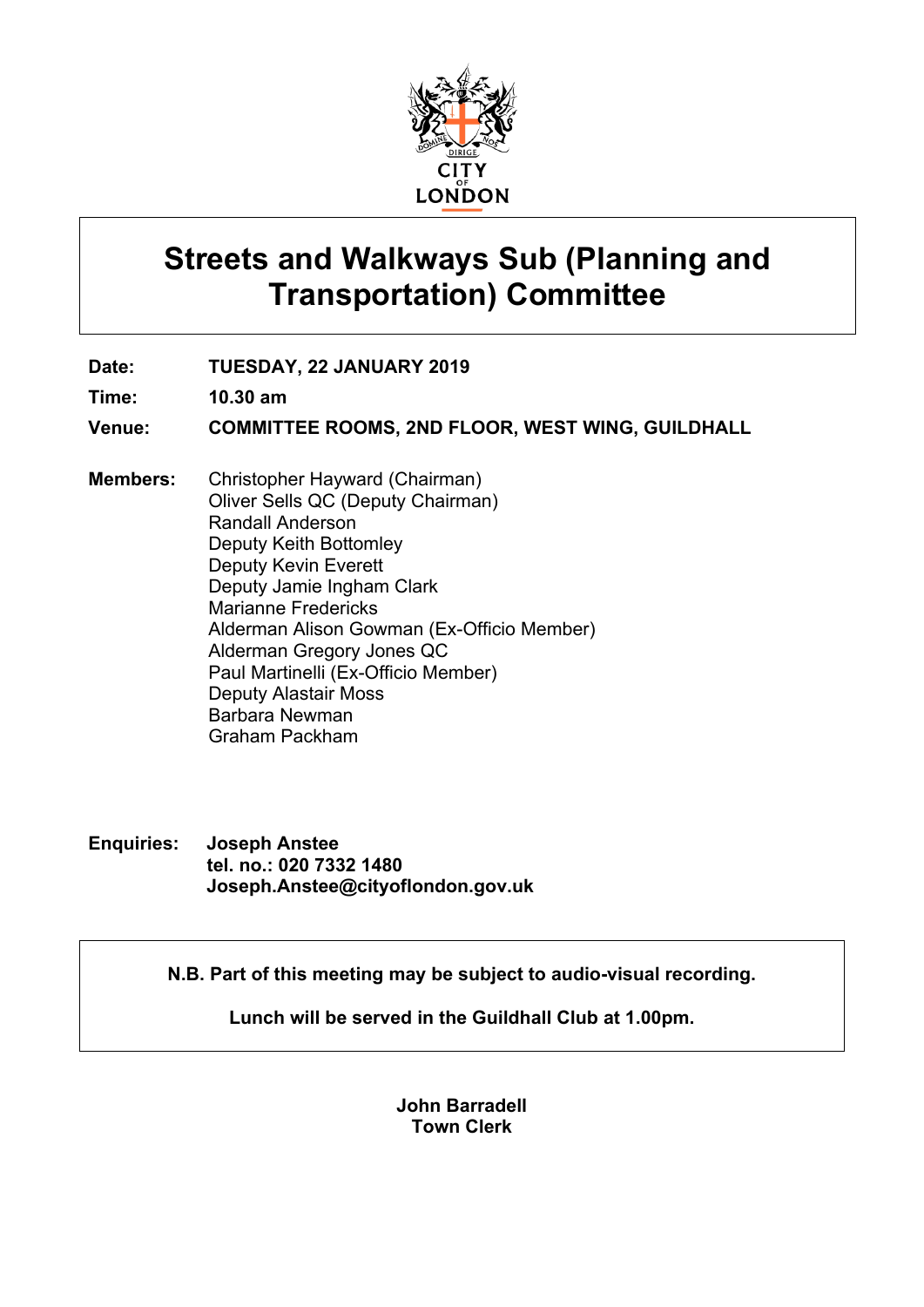# **AGENDA**

## **Part 1 - Public Agenda**

#### 1. **APOLOGIES FOR ABSENCE**

# 2. **MEMBERS' DECLARATIONS UNDER THE CODE OF CONDUCT IN RESPECT OF ITEMS ON THE AGENDA**

# 3. **MINUTES** To agree the public minutes and summary of the meeting held on 4 December 2018.

**For Decision** (Pages 1 - 10)

# 4. **OUTSTANDING REFERENCES** Report of the Town Clerk.

**For Information** (Pages 11 - 16)

# 5. **BANK JUNCTION IMPROVEMENTS** Report of the Director of the Built Environment

**For Decision** (Pages 17 - 44)

# 6. **GREENING CHEAPSIDE S106** Report of the Director of the Built Environment

**For Decision** (Pages 45 - 60)

#### 7. **MOOR LANE ULEV SCHEME** Report of the Director of Markets and Consumer Protection

**For Decision** (Pages 61 - 88)

# 8. **ANTI-TERRORISM TRAFFIC REGULATION ORDER: 2018 REVIEW** Report of the Director of the Built Environment

**For Information** (Pages 89 - 96)

#### 9. **QUESTIONS ON MATTERS RELATING TO THE WORK OF THE SUB COMMITTEE**

10. **ANY OTHER BUSINESS THAT THE CHAIRMAN CONSIDERS URGENT**